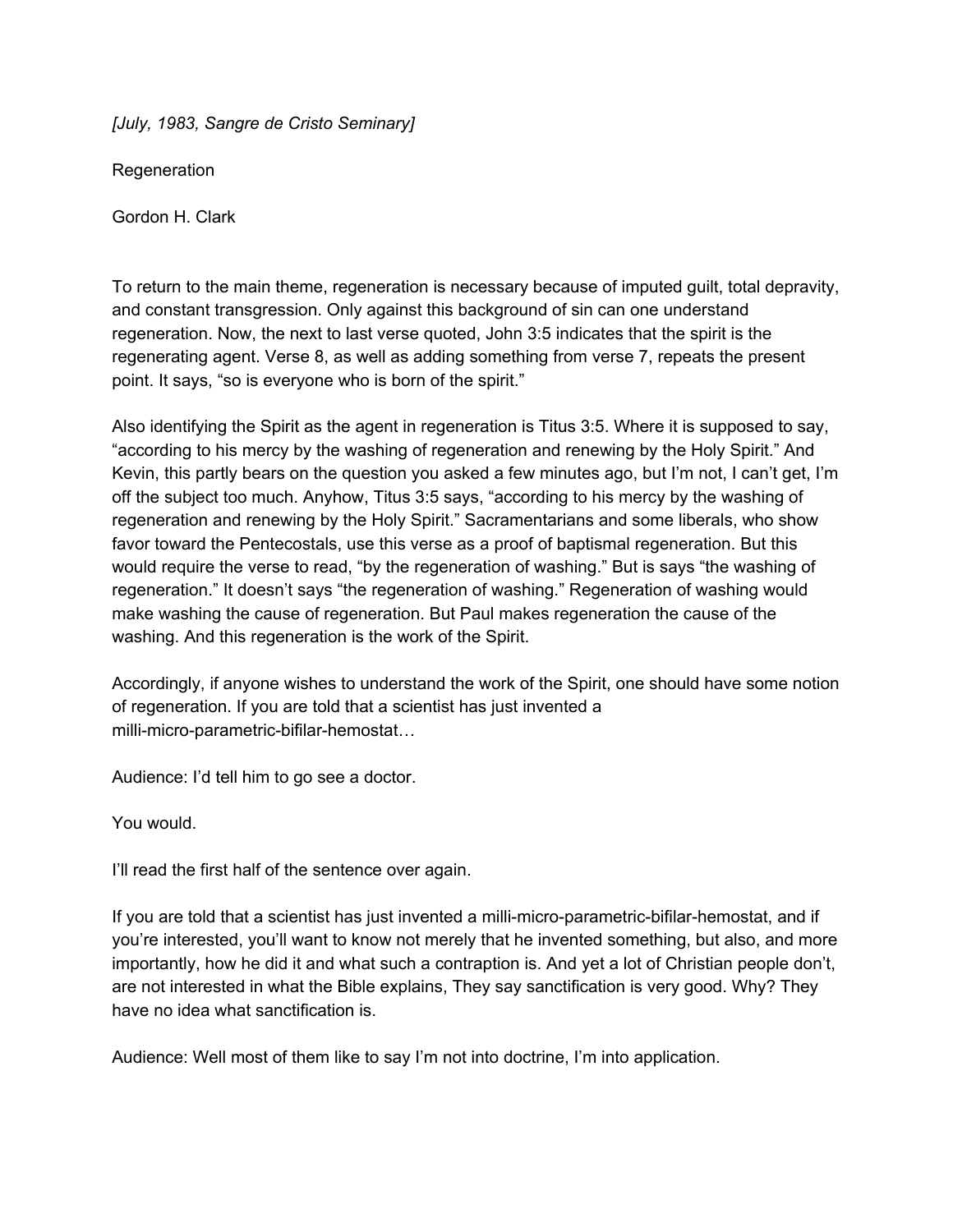Yeah, I know. That's just a... I think my motto is, let's, let's what... the word went out of my mind. What is the word? Irritate. Let's irritate each other.

*[Audience Laughter]*

Audience: Provoke each other.

That's Scriptural.

Audience: [overtalking]

I'm glad you know a verse of Scriptura.

*[Audience Laughter]*

Audience: ???

Is it?

Audience: Provoke.

What is the Greek word?

Audience: I'm not a Greek scholar.

Then you don't know it is a poor translation.

Audience: I've been told it is a poor translation.

Audience: Ah, he believes his vision.

*[Audience Laughter]*

Unlike invention of milli-micro-parametric-bifilar-hemostats, unlike invention, regeneration is not a temporal process. Would you have preferred me to talk about cacti again? Can't I take another example?

Unlike inventions, regeneration is not a temporal process, but a sort of instantaneous creation. Reconstruction would be a better word than creation, for the new or renewed creature is the same man or else the sinner himself would not have been saved. Do you any group of people who have a theory of regeneration that makes the regenerated person not the same person as the sinner who previously existed?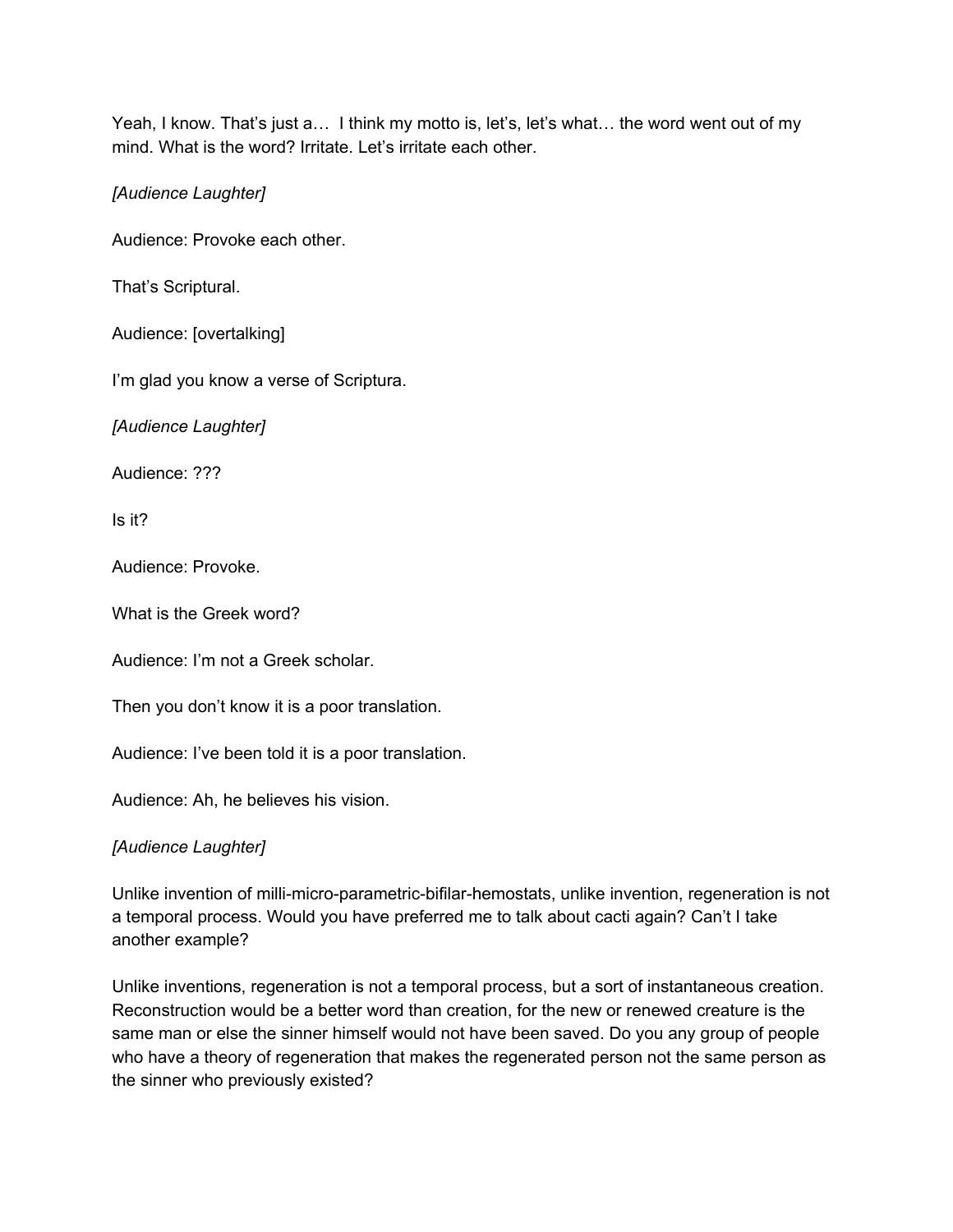Audience: Perfectionists.

No, I'll give the name of a group. No, that isn't true. The perfectionists don't say so. It's the sinner who becomes perfect. But there is a group. An organized group. It is worldwide. They are in England. I've met them in France and they're in this country too whose doctrine of regeneration says that the regenerated person is not the person who is a sinner. He is a different person.

Audience: Different meaning totally different?

Yeah, not the same man at all.

Audience: ???

Huh?

Audience: ???

I don't know enough about him, but I'm referring to the Plymouth Brethren. I would recommend that you read the article on the Plymouth Brethren written by the southern theologian who didn't like Hodge too well. Dabney. Read Dabney's article on the Plymouth Brethren in one of the two big volumes that have been recently published.

Audience: Would that be Darby or Irving? That would believe that. Because there's two groups. There is the closed group, the open group of the assemblies.

This goes back to Darby. I think this might be true of both groups, I don't know.

Audience: Of course that is the open group.

You get Dabney and read it. It is an article, maybe fifty pages long.

Audience: Would the group you come across be the Bullinger group?

I really don't know. And my knowledge of this is not due to any contact with Plymouth Brethren that I have talked with. I'm speaking largely because of what Dabney says.

Audience: But Dabney wrote quite a few years back, they are a changed group today.

Just because it was written last century, doesn't mean it's bad.

Audience: No, I understand, but…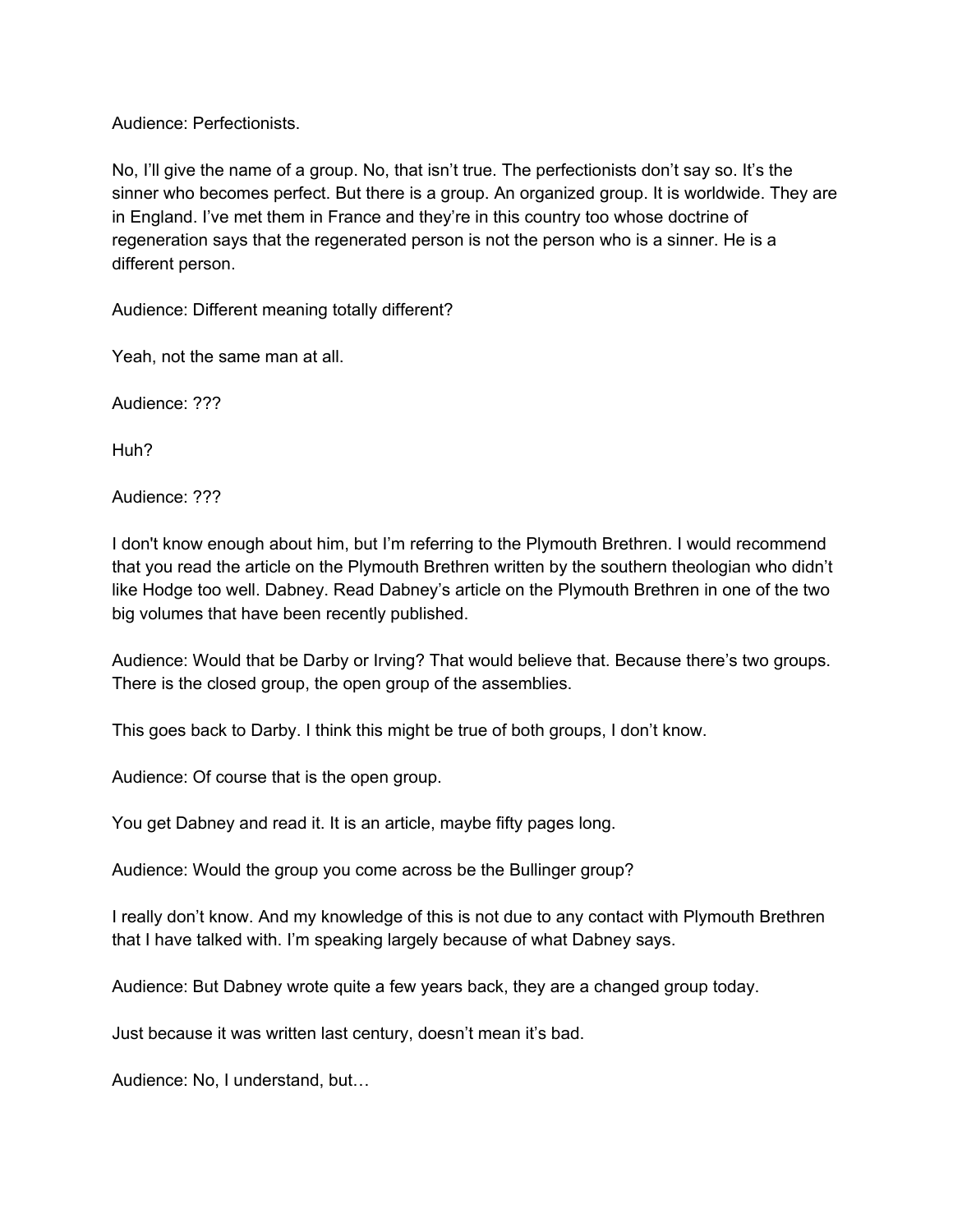If you say it's written this century, maybe it is bad.

# *[Audience Laughter]*

Audience: No, I understand, but the ones I've come across would not say such a thing.

Well, maybe that's so.

Audience: Except maybe the closed group. They're very real, they are just an extreme group.

I was preaching in a mission on one occasion and there was a Plymouth Brethren there. And I was talking about regeneration as a change a nature. He got up and rebuked me. He said, "not a changed nature, an exchanged nature."

Audience: They don't believe in baptism.

## They don't?

Audience: No. See there was four different gospels. They believe the gospel, they believe Paul. They're into Paul. The gospels were written to different…

Well, anyhow. There are a lot of things to learn. Just think, when we get to heaven we'll have nothing to do but study theology and play chess.

## *[Audience Laughter]*

We won't have to eat. We won't eat at all. Nobody has a stomach in heaven. Doesn't the Scripture tell us that there are no stomachs in heaven? It's in 1st Corinthians, haven't you read the book?

Audience: I've read it but I don't remember the no stomach.

Read it again. I think it's in the 6th chapter, something like that, I…

Audience: First Corinthians?

Well, don't take my word for it.

Audience: You said it was not a temporal process, but an instantaneous creation.

Reconstruction I think is a better word. In order to avoid the idea that the man who was saved is a different man from the, different person from the one who was a sinner. Because… I say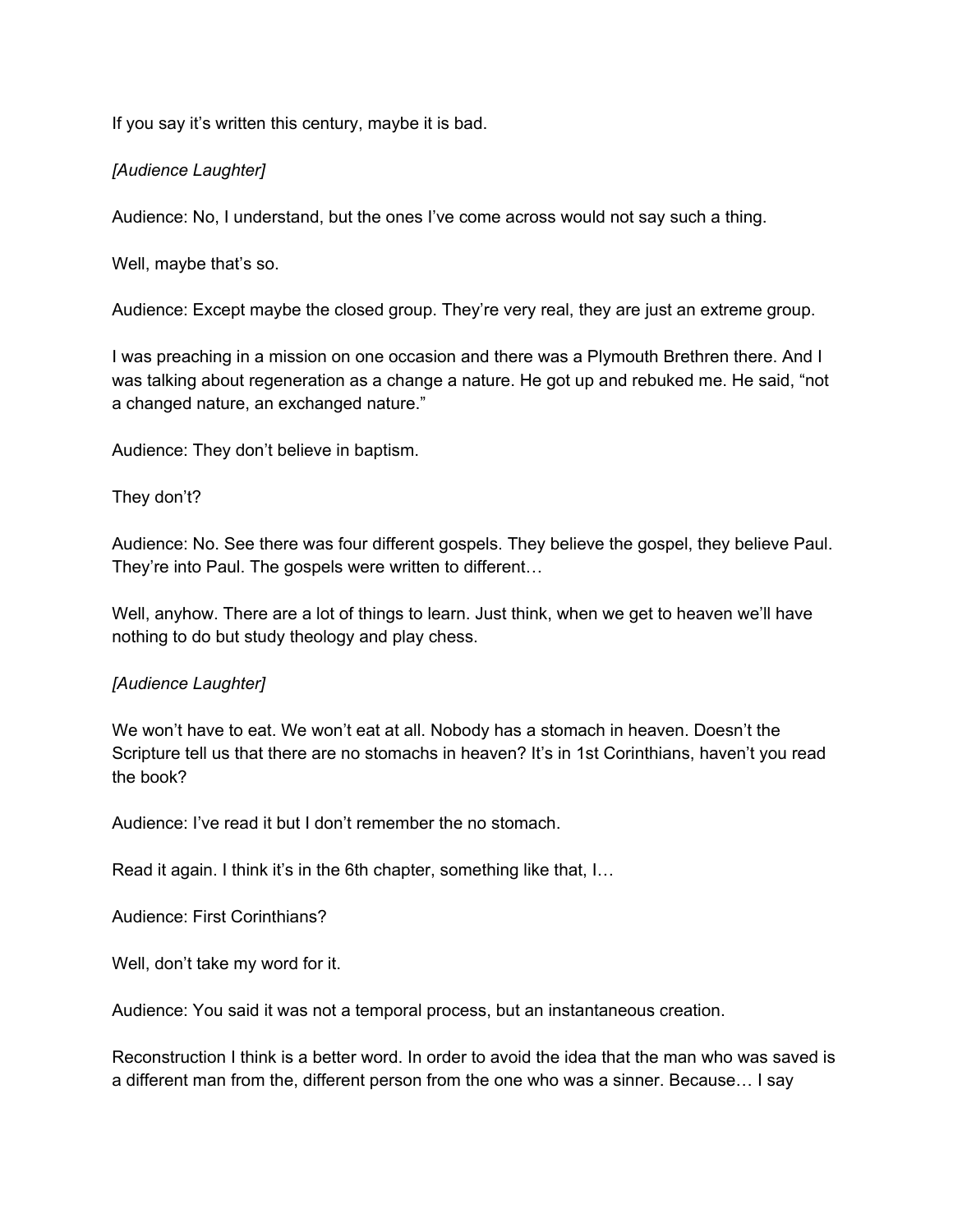reconstruction would be a better word that creation because for the new or renewed creature is the same man or else the sinner himself would not have been saved.

At any rate, although an instantaneous act is not a describable process, did I refer to something, an undescribable process previously?

### Audience: Yeah.

It is possible to say what happened. The effects, of course, are the progress in sanctification, the diminution of sinning, the altered purposes, the different ideas. But as to the act itself, an illustration will be more theological than most illustrations are. In our congregation in Indianapolis, Mrs. Brady, and I have the nerve to give her name because I'm saying nice things about her, Mrs. Brady served as organist and served very well too. Each of her hands had five fingers. So do mine. There were some noticeable differences between her hands and mind. Her were long and mine are stubby. Other visible differences could be listed. But beyond these there was a much more important invisible difference. By practicing for years, she had developed the skill or the habit of running up and down scales as I never could. Constant practice makes excellent performance habitual. Now then, unregenerate humanity sins habitually. Not only are the overt actions sinful, but even those acts which most people would not call sinful are so because of evil motivation.

Even the plowing of the wicked is sin. Where did that come from? Oh, someone!

## Audience: ??? Proverbs.

Exactly, oh sure. Even the plowing of the wicked is sin. Then the Holy Spirit comes upon this individual and instills into him different habits. These new habits, though they may and will develop by practice, are not produced by practice. The Spirit immediately forms the habit for him. Such is regeneration. Though the academic or scholastic term is not much used these days, regeneration is the implantation of a *habitus*. The regenerated sinner now has desires and thoughts he never had before. This usage of term *habitus* is confirmed by the fact that repentance is a change of mind. The Holy Spirit has regenerated us and changed our mind. The regenerated sinner now has these desires and thoughts he never had before. This usage of term *habitus* is confirmed by the fact that repentance is a change of mind, the intellect. The Holy Spirit has regenerated us and changed our mind. To quote a line or two from the confession, enlightening their minds spiritually and savingly to understand the things of God, renewing their wills, determining them to that which is good, being made willing by His grace.

There are three dots here and there, it is not a complete.. now what is your question?

Audience: I have a question about the old nature. What happens to the old nature?

Well, it is mortify gradually and eventually at the resurrection is completely extinquished.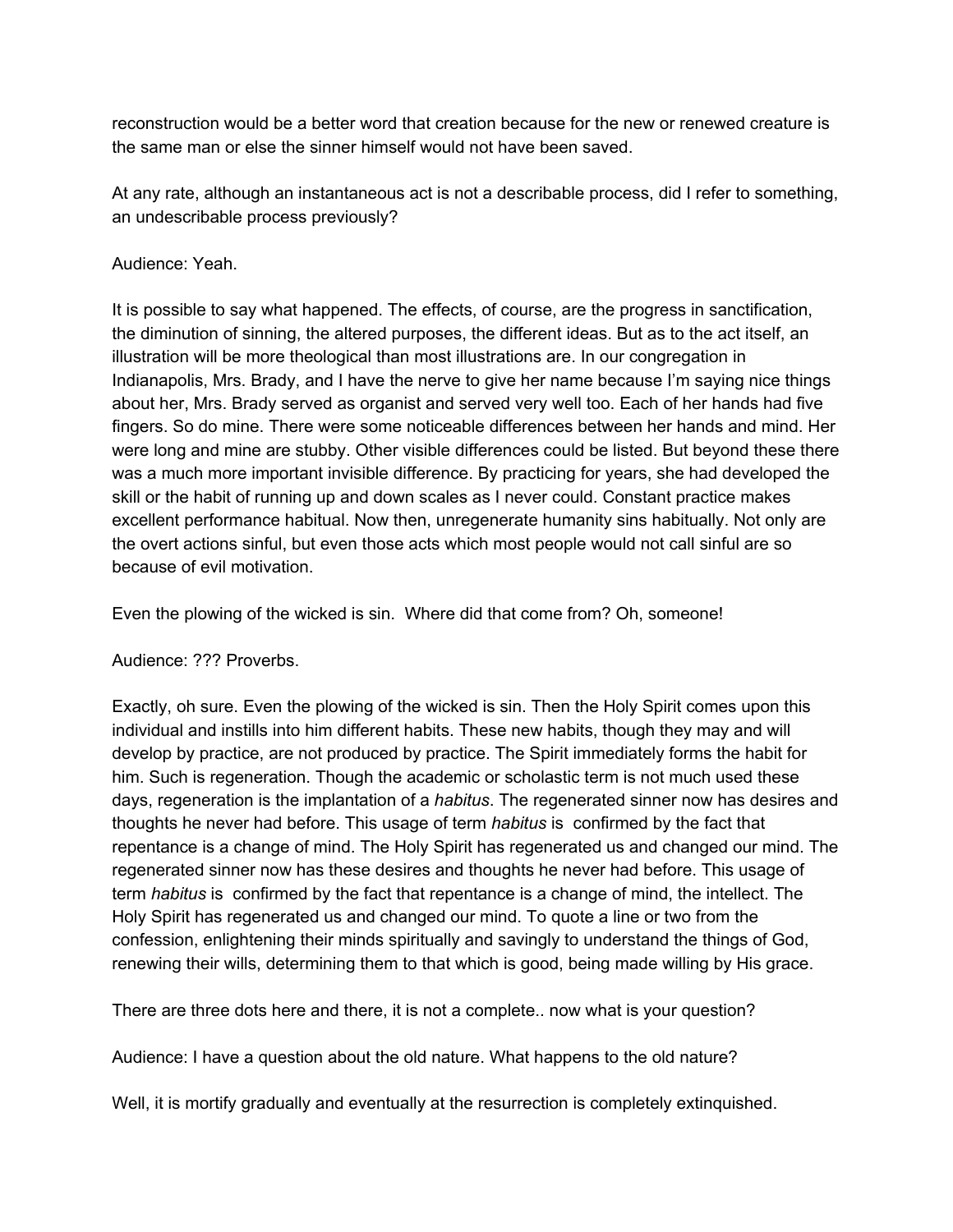Audience: But it is not completely destroyed?

No. But you are given a new *habitus*.

So much for John 3 verses 3 and 5.

Audience: Dr. Clark, we're using the term nature again. Would it be helpful...

Or characteristics, yes. The characteristics, the…

Audience: Will, intellect, and emotion.

The qualities. What the thing is.

So much for John 3 verses 3 and 5. In earlier verse, John 1:13, is not so easy to understand. To quote half of the verse, or part of the verses, "them that believe on his name, which were born not of blood, nor of the will of flesh, nor of the will of man, but of the will of God. Now, I spoke to Mr. Hamilton about this last evening. This verse does not mention the Holy Spirit, but the idea of a new birth is explicit. It specifies three ways by which one cannot be born again. The first of these is by blood. Actually the Greek word is plural, by bloods. The singular might have suggested a particular ancestry, as if certain people, like the nobility, are such because of their birth in that family.

This exegesis is very plausible because John the Apostle might have had in mind the words of John the Baptist who said, "think not to say within yourself we have Abraham as our father." The Jewish proclivity to trust in their descent from Abraham is also seen in John 8:41, "This did not Abraham. Ye do the works of your father, they said unto him. We be not born of fornication."

The plural bloods in the Greek text could be constrained to fit the same idea, but the fit would be uncomfortable. More likely, the plural indicates a wider ancestry. Not just of the Jewish race but of all humanity. If bloods refers to the fact that we have two parents, the verse would be a denial of the notion that God save us just because we are human beings. The plural hardly suggests one nation. We say that so-and-so was born of Jewish blood, not of Jewish bloods. Furthermore, the preceding verse, in the introduction to the Gospel, envisages every man that comes into the world, not just the Jews.

Although the word flesh is used literally in some passages to mean muscles, organs, sinews, and so on, it frequently, especially in the Pauline epistles, means man's sinful nature. The statement in 1st Corinthians 1:29, "No flesh should glory in his presence," means that no human being should glory. Sin is not particularly stressed, but the wisdom of the wise and the foolish things of the world are condemned.

Audience: What did you say the translation of flesh means?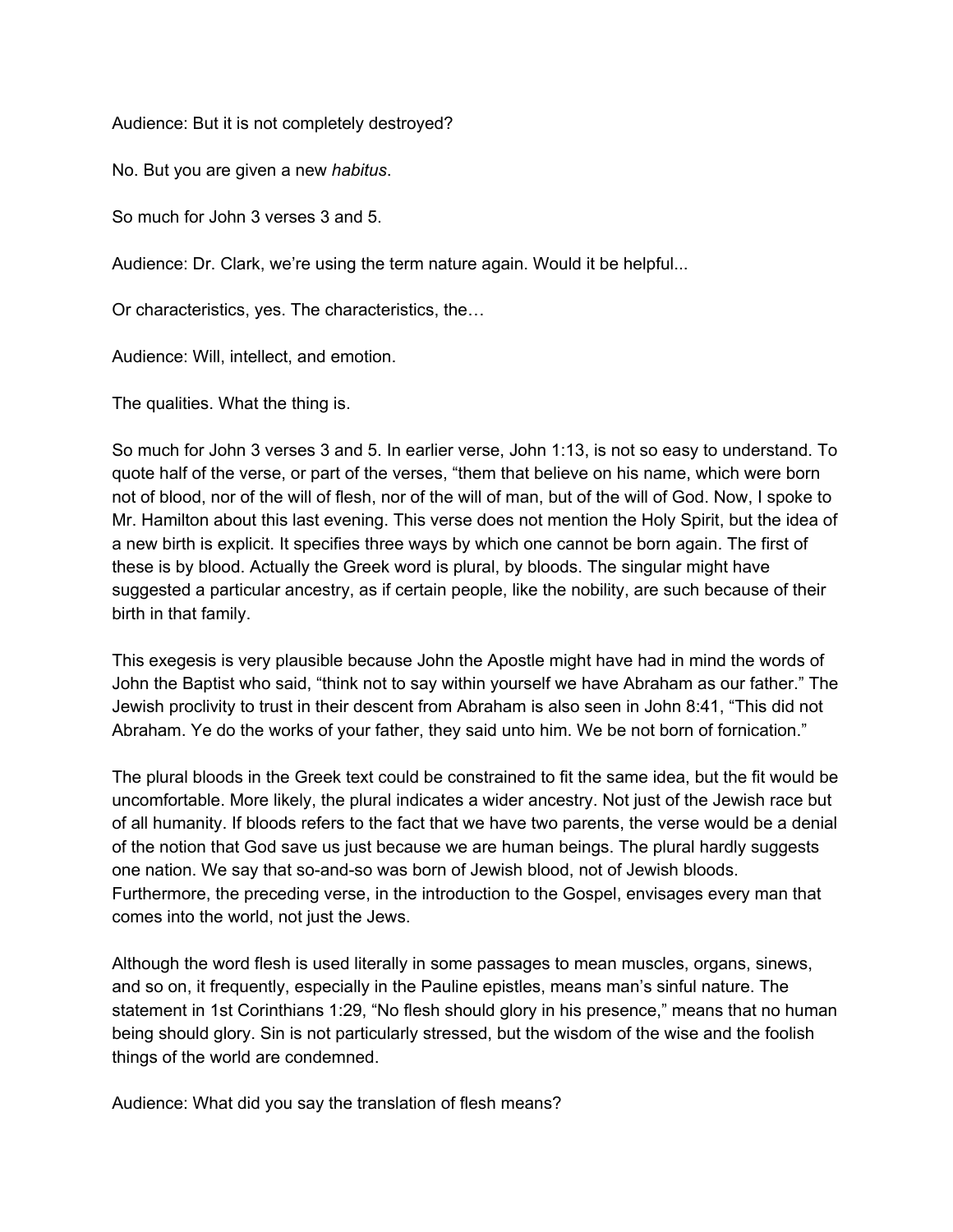Sinful nature. Flesh does not mean the muscles.

Audience: ?? something different for 13 than he does for 14. Just back to back in John. And the word was made flesh in the next verse.

I'm not talking about that verse. I was quoting from 1st Corinthians, whatever it was.

Flesh here does not mean the muscles. Similarly, sin is not emphasized but only implied in 1st Peter 1:23-25. The new birth occurs through incorruptible seed and abides forever, where all flesh is as grass which withereth and falleth away. I am giving an explanation of regeneration because regeneration is the work of the Spirit. And I might say regeneration is the work of the Spirit, but if you don't know what regeneration is, you don't know what the work of the Spirit is. And that is what I'm trying to be specific about.

Much more definite is the case of the heretics in Colossae with their fleshly mind. That's Colossians 2:2123. Flesh here means heresy, not licentiousness, for they were ascetics. The heretics in Colossae were not licentious people. They were ascetics. These people sinned in their theology.

Since then, the flesh as a depraved human nature inherited from Adam is sinful, it cannot generate a renewed person. It is the old man that needs to be done away with. Its complete eradication may take a lifetime, but the initiating act is regeneration by the Holy Spirit. The third method of not being regenerated, now I'm still talking about John 1 what was it 13 or something. He gives three methods by which you cannot be regenerated. One is human nature and another is perhaps Jewish ancestry. The third method of not being regenerated is the will of man. This is not precisely the same as human nature because the Greek term signifies an individual rather than mankind as a whole. This refers to a single individual rather than mankind as a whole.

This makes a trio. Nationality, humanity, and the individual. I'm talking about these verses in John. The previously quotation from the Westminster Confession said that, "man is not able by his own strength to convert himself or to prepare himself thereunto." No free will could regenerate him or give him faith. He must be born again. And no one gives birth to himself.

The New International Version makes incredible nonsense of this verse. For that matter, it makes frequent mistakes, but this is one of the worst. Its translation is, "Children not born of natural descent, nor of human decision, nor of a husband's will."

Audience: Husband's will?

Yes.

Now the word *andros*, it is a genitive case. The word *andros* can mean husband. The usage is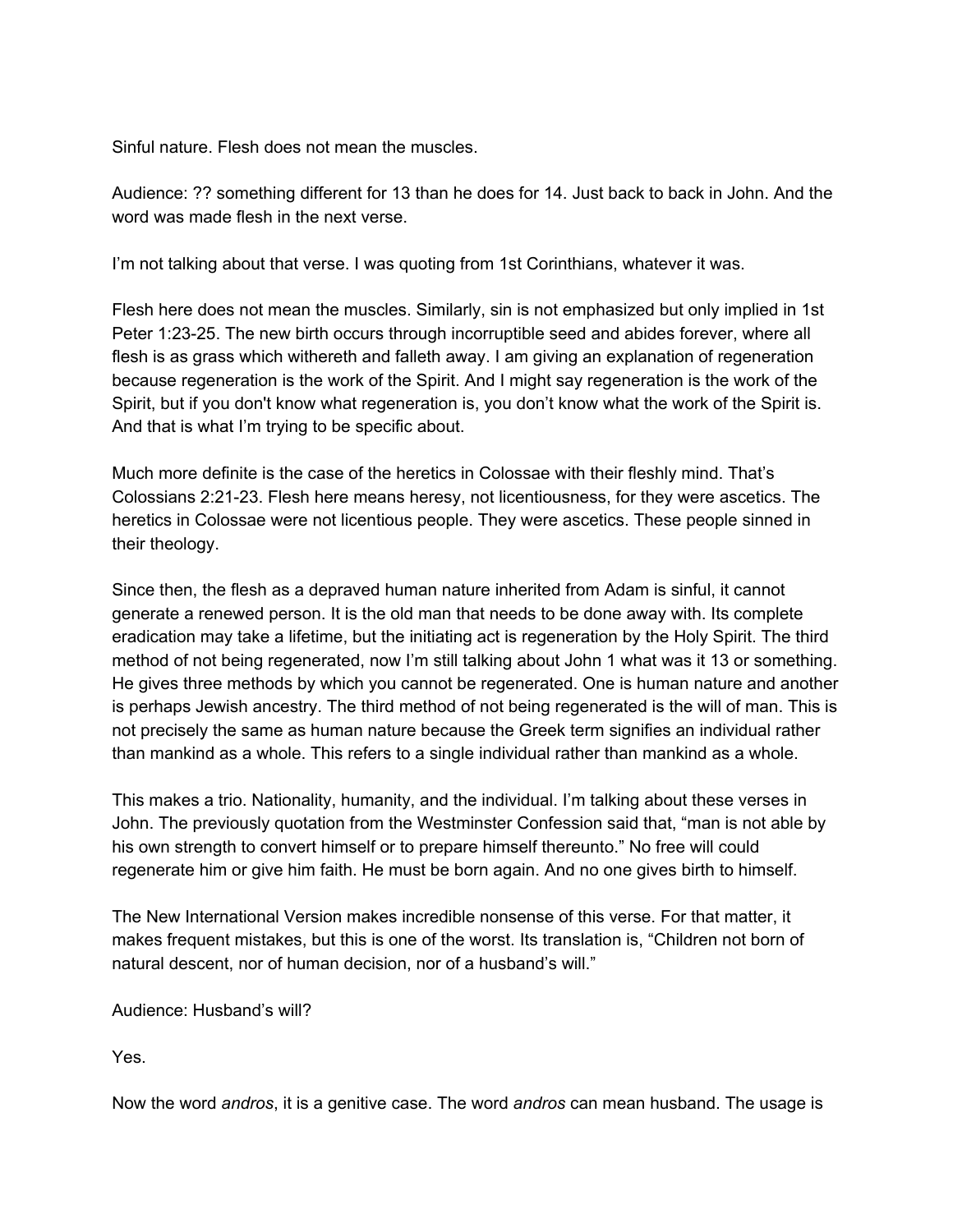common in German also where a wife can refer to "Mein Mann." Even in English, one can sometimes hear "My man." But the basic meaning of *aner* or *andros* in the genitive is an individual man as distinguish anthropos, the human species. In Latin the two words are *homo* and *veer*. The Latin version has *veer*, that is Jerome's translation, you know the Vulgate. The Latin version has *veer*, an individual man. German has *eines Mannes*. To translate it as a husband's will is utter nonsense. Not only does the idea of a husband fail to fit the series, family, humanity, and x, it leaves open the possibility of a husband being regenerated by his wife's will. Though the converse is declared impossible.

Boy that would satisfy some women today, wouldn't it?

That is to say, the NIV translation does not complete the denial of how a husband may be regenerated. Women are excluded, but men have a loophole. After these negations, the verse positively asserts that only God can regenerate. Which person of the Godhead acts is not specified, the emphasis is on the negations. Perhaps it is well here to note that various divine acts are assigned to all three persons. The unity of the Godhead prevents any exclusive activity by any one of the three persons.

Now, in the New Testament, for on this point the Old Testament is of little help, the creator is most often designated as Christ. There are, however, a few references in which the Father creates. They are not immediately clear, but a little cerebration will clarify them. First, Acts 4:2 really refers to the Father. And maybe you better look up 4:2 and tell me I'm wrong.

Audience: Acts?

Acts  $4:2$ .

Acts 4:2 really refers to the Father because verse, did I say 4:2? I can't even read what's here. It is 4:24. And it is 24 here printed out. 2, 4. So not only is the typing here sometimes bad, but the reading is also bad. Acts 4:24 really refers to the Father because verse 27 distinguishes from the son. To quote, "Lord, thou art God which hast made heaven and earth."

So far this may sound like a recognition that Christ is God and a person might be tempted to use it in defense of the deity of Christ. But such is not the case because in verse 27 the congregations continues its praise by saying, "For of a truth against thy holy child Jesus whom thou hast appointed…" This shows that the Lord of verse 24 is the Father and not the Son. Paul in 1st Corinthians 8:6 assigns creation to both the Father and the Son. One God, the Father, or whom are all things.

The phrase all things is the usual Greek phrase for the universe. *Ta panta* frequently in Greek means the universe, the whole. The universe then comes into being from the Father. But there is also one Lord Jesus Christ by whom are all things. This, as well as other references, describes Christ as the agent or actor by whom the Father affected the creation of the world.